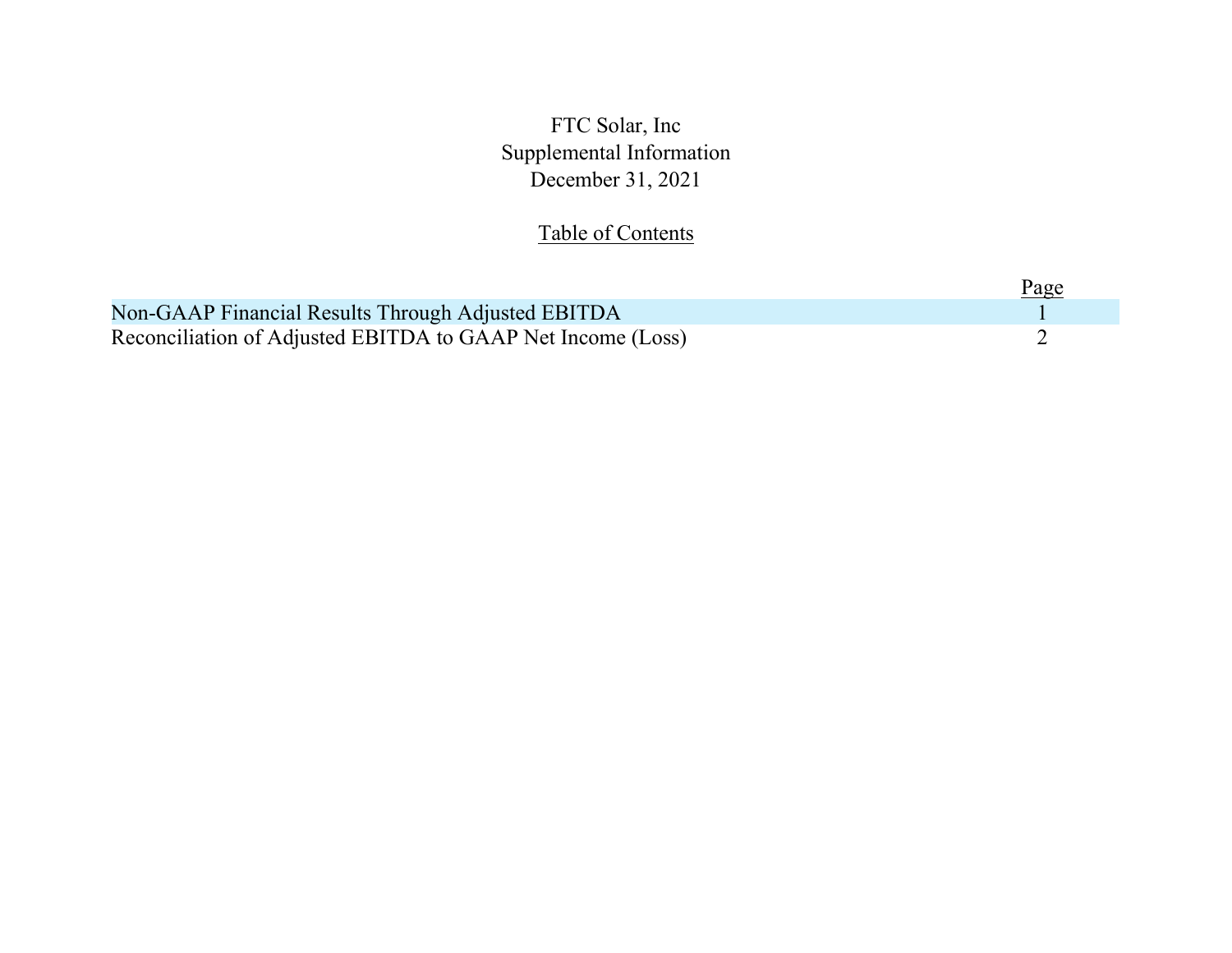## **FTC Solar, Inc. Non-GAAP Financial Presentation**

|                                                                  |          | 2019      |    |        |              |           |     | 2020    |               |            | 2021          |          |    |            |               |            |               |            |     |            |          |            |  |
|------------------------------------------------------------------|----------|-----------|----|--------|--------------|-----------|-----|---------|---------------|------------|---------------|----------|----|------------|---------------|------------|---------------|------------|-----|------------|----------|------------|--|
| (in thousands, except percentages, shares and<br>per share data) | FY 12/31 |           |    | 1Q     |              | 2Q        |     | 3Q      |               | 4Q         |               | FY 12/31 |    | 1Q         |               | 2Q         |               | 3Q         |     | 4Q         | FY 12/31 |            |  |
| Revenue:                                                         |          |           |    |        |              |           |     |         |               |            |               |          |    |            |               |            |               |            |     |            |          |            |  |
| Product                                                          | \$       | 43,085    | S. | 30,469 | -S           | 42,849    | -S  | 48,879  | <sup>\$</sup> | 36,728     | <sup>\$</sup> | 158,925  | S. | 56,462     | <sup>\$</sup> | 35,755     | <sup>\$</sup> | 45,582     | -S  | 89,598     | -S       | 227,397    |  |
| Service                                                          |          | 10,039    |    | 1,907  |              | 8,308     |     | 10,761  |               | 7.451      |               | 28,427   |    | 9,245      |               | 14,353     |               | 7,407      |     | 12,123     |          | 43,128     |  |
| Total revenue                                                    |          | 53,124    |    | 32,376 |              | 51,157    |     | 59,640  |               | 44,179     |               | 187,352  |    | 65,707     |               | 50,108     |               | 52,989     |     | 101,721    |          | 270,525    |  |
| Cost of revenue:                                                 |          |           |    |        |              |           |     |         |               |            |               |          |    |            |               |            |               |            |     |            |          |            |  |
| Product                                                          |          | 43,624    |    | 23,665 |              | 44,540    |     | 46,433  |               | 41,007     |               | 155,645  |    | 54,928     |               | 36,241     |               | 47,717     |     | 90,991     |          | 229,877    |  |
| Service                                                          |          | 10,863    |    | 1,649  |              | 7,916     |     | 10,261  |               | 7,920      |               | 27,746   |    | 10,592     |               | 22,280     |               | 12,938     |     | 18,111     |          | 63,921     |  |
| Total cost of revenue                                            |          | 54,487    |    | 25,314 |              | 52,456    |     | 56,694  |               | 48,927     |               | 183,391  |    | 65,520     |               | 58,521     |               | 60,655     |     | 109,102    |          | 293,798    |  |
| Non-GAAP gross profit (loss)                                     |          | (1,363)   |    | 7,062  |              | (1,299)   |     | 2,946   |               | (4,748)    |               | 3,961    |    | 187        |               | (8, 413)   |               | (7,666)    |     | (7,381)    |          | (23, 273)  |  |
| Non-GAAP gross profit (loss) as % of revenue                     |          | $(2.6\%)$ |    | 21.8%  |              | $(2.5\%)$ |     | 4.9%    |               | $(10.7\%)$ |               | 2.1%     |    | 0.3%       |               | $(16.8\%)$ |               | $(14.5\%)$ |     | $(7.3\%)$  |          | $(8.6\%)$  |  |
| Product                                                          |          | $(1.3\%)$ |    | 22.3%  |              | $(3.9\%)$ |     | $5.0\%$ |               | (11.7%)    |               | 2.1%     |    | 2.7%       |               | $(1.4\%)$  |               | $(4.7\%)$  |     | $(1.6\%)$  |          | $(1.1\%)$  |  |
| Service                                                          |          | $(8.2\%)$ |    | 13.5%  |              | 4.7%      |     | 4.6%    |               | $(6.3\%)$  |               | 2.4%     |    | $(14.6\%)$ |               | $(55.2\%)$ |               | (74.7%)    |     | $(49.4\%)$ |          | $(48.2\%)$ |  |
| Operating expenses - unallocated                                 |          |           |    |        |              |           |     |         |               |            |               |          |    |            |               |            |               |            |     |            |          |            |  |
| Research and development                                         |          | 3,909     |    | 1,079  |              | 1,499     |     | 1,422   |               | 1,165      |               | 5,165    |    | 1,939      |               | 1,837      |               | 1,908      |     | 1,651      |          | 7,335      |  |
| Selling and marketing                                            |          | 1,871     |    | 473    |              | 809       |     | 1,032   |               | 1,160      |               | 3,474    |    | 1,091      |               | 1,249      |               | 1,089      |     | 945        |          | 4,374      |  |
| General and administrative                                       |          | 3,910     |    | 2,120  |              | 1,872     |     | 2,566   |               | 3,825      |               | 10,383   |    | 3,821      |               | 5,200      |               | 5,415      |     | 6,373      |          | 20,809     |  |
| Total operating expenses - unallocated                           |          | 9,690     |    | 3,672  |              | 4,180     |     | 5,020   |               | 6,150      |               | 19,022   |    | 6,851      |               | 8,286      |               | 8,412      |     | 8,969      |          | 32,518     |  |
| Other expense                                                    |          |           |    |        |              |           |     |         |               | (1)        |               |          |    |            |               | 46         |               | 13         |     | 8          |          | 67         |  |
| <b>Adjusted EBITDA</b>                                           |          | (11,053)  |    | 3,390  | <sup>8</sup> | (5, 479)  | - 5 | (2,075) | <sup>2</sup>  | (10, 897)  | - 5           | (15,061) | S  | (6,664)    | - 5           | (16,745)   | - 5           | (16,091)   | - 5 | (16,358)   |          | (55, 858)  |  |